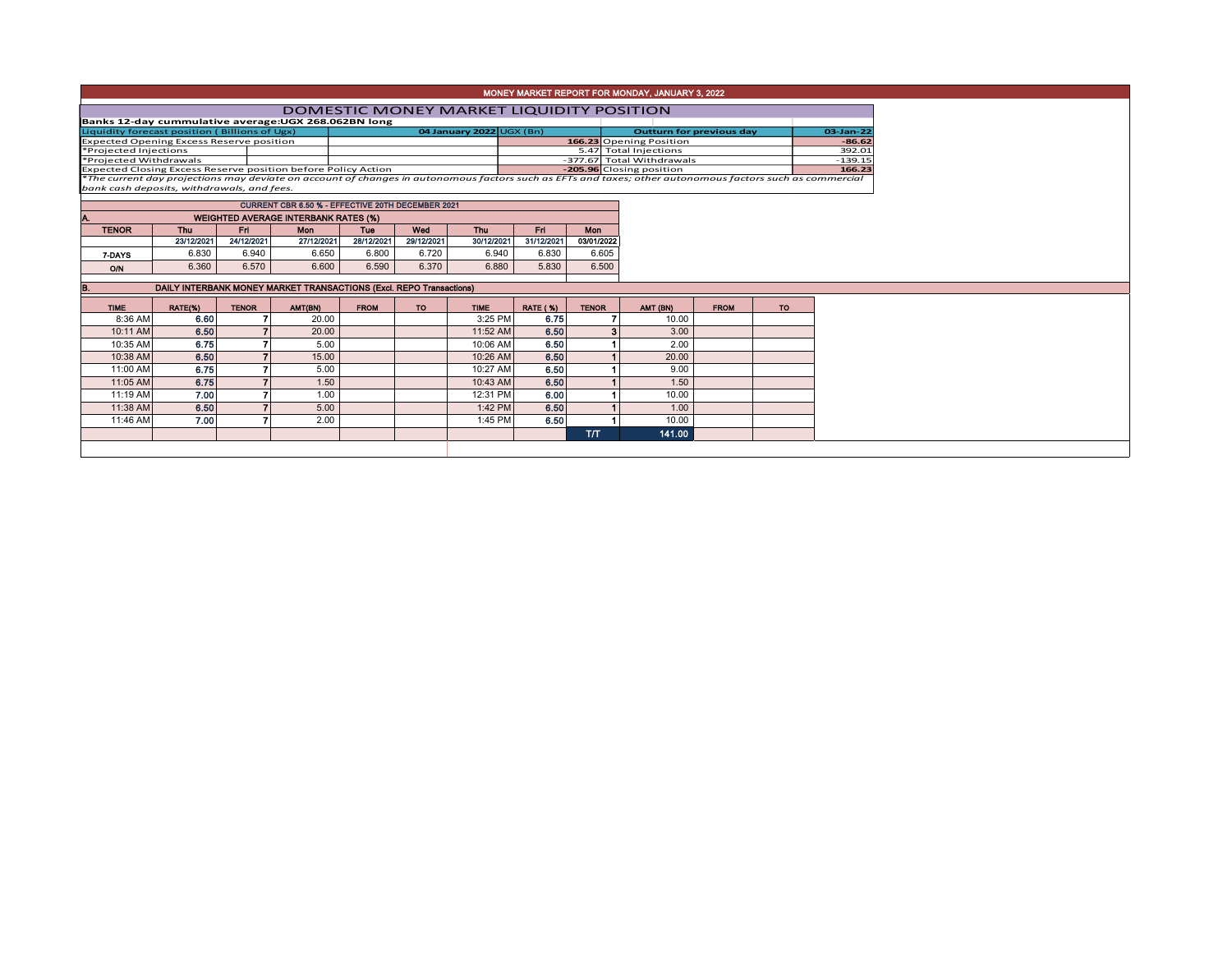| <b>CBR AND THE 7- DAY WAR INTERBANK RATES</b> |
|-----------------------------------------------|
|                                               |



m.

| $-$                    |           |           |           |           | .         | .         | .         |           | .         |           | $-$    |
|------------------------|-----------|-----------|-----------|-----------|-----------|-----------|-----------|-----------|-----------|-----------|--------|
|                        | 06-Jan-22 | 13-Jan-22 | 20-Jan-22 | 27-Jan-22 | 03-Feb-22 | 10-Feb-22 | 24-Feb-22 | 10-Mar-22 | 04-Aug-22 | 18-Aug-22 |        |
| <b>REPO</b>            | 366.89    |           |           |           |           |           |           |           |           |           | 366.89 |
| <b>REV REPO</b>        |           |           |           |           |           |           |           |           |           |           |        |
| <b>BOU BILL/DEPO A</b> | 40.05     | 45.33     | 17.00     | 103.50    | 19.20     | 20.00     | 10.00     | 5.60      | 33.00     | 26.60     | 320.28 |
| <b>TOTALS</b>          | 406.94    | 45.33     | 17.00     | 103.50    | 19.20     | 20.00     | 10.00     | 5.60      | 33.00     | 26.60     | 687.17 |

Total O/S Deposit Auction & BOU Bill balances held by BOU up to 18 AUGUST 2022: UGX 320 BN

| Total O/S Repo, Reverse Repo, BOU Bill balances held by BOU: UGX 687 BN |             |                                          |
|-------------------------------------------------------------------------|-------------|------------------------------------------|
| (EI) STOCK OF TREASURY SECURITIES                                       | <b>IEID</b> | <b>MONETARY POLICY MARKET OPERATIONS</b> |
|                                                                         |             |                                          |

| (EI) STOCK OF TREASURT SECONTIES                                                     |                                          |             |                  |                 | 1931<br><b>MONETANT FULIUT MANNET UFENATIONS</b> |                                        |               |            |              |              |  |  |  |
|--------------------------------------------------------------------------------------|------------------------------------------|-------------|------------------|-----------------|--------------------------------------------------|----------------------------------------|---------------|------------|--------------|--------------|--|--|--|
|                                                                                      | LAST TBIILS ISSUE DATE: 23-DECEMBER-2021 |             |                  |                 |                                                  | (VERTICAL REPOS, REV-REPOS & BOU BILL) |               |            |              |              |  |  |  |
| 7.054.97<br>On-the-run O/S T-BILL STOCKs (Bns-UGX)                                   |                                          |             |                  | 04/01/2022      | OMO                                              | <b>ISSUE DATE</b>                      | <b>AMOUNT</b> | <b>WAR</b> | <b>RANGE</b> | <b>TENOR</b> |  |  |  |
| On-the-run O/S T-BONDSTOCKs(Bns-UGX)                                                 |                                          |             | 22,077.48        | 04/01/2022 REPO |                                                  | $02$ -Dec $ -$                         | 1,147.50      | 6.500      |              |              |  |  |  |
| TOTAL TBILL & TBOND STOCK- UGX                                                       |                                          |             | 29,132.45        |                 | <b>BOU BILL</b>                                  | $02$ -Dec                              | 89.52         | 6.998      |              | 28           |  |  |  |
| O/S=Outstanding                                                                      |                                          |             |                  |                 | <b>BOU BILL</b>                                  | $02$ -Dec $-$                          | 42.03         | 7.149      |              | 56           |  |  |  |
| MATURITY                                                                             | <b>TOTAL STOCK</b>                       | YTM (%)     | <b>CHANGE IN</b> |                 | <b>BOU BILL</b>                                  | $02$ -Dec $-$                          | 9.83          | 7.452      |              | 84           |  |  |  |
|                                                                                      | (BN UGX)                                 | AT CUT OFF* | YTM (+/-)        |                 | <b>REPO</b>                                      | $03$ -Dec $-$                          | 131.00        | 6.500      |              |              |  |  |  |
| 91                                                                                   | 112.21                                   | 6.501       | 0.000            |                 | <b>REPO</b>                                      | 06-Dec                                 | 416.50        | 6.500      |              |              |  |  |  |
| 182                                                                                  | 434.24                                   | 8.465       | $-0.035$         |                 | <b>BOU BILL</b>                                  | $09$ -Dec                              | 40.05         | 7.012      |              | 28           |  |  |  |
| 364                                                                                  | 6,508.52                                 | 10.404      | $-0.046$         |                 | <b>BOU BILL</b>                                  | 09-Dec                                 | 19.20         | 7.149      |              | 56           |  |  |  |
| 2YR                                                                                  | 257.11                                   | 11.000      | 1.000            |                 | <b>BOU BILL</b>                                  | $09$ -Dec $\vert$ -                    | 26.60         | 9.701      |              | 252          |  |  |  |
| 3YR                                                                                  |                                          | 13.100      | 1.710            |                 | <b>REPO</b>                                      | $09$ -Dec $\cdot$                      | 953.00        | 6.500      |              |              |  |  |  |
| 5YR.                                                                                 | 1,119.91                                 | 14.390      | 1.390            |                 | <b>REPO</b>                                      | $10$ -Dec $-$                          | 112.00        | 6.500      |              |              |  |  |  |
| 10YR                                                                                 | 10,405.20                                | 14.000      | 0.261            |                 | <b>BOU BILL</b>                                  | 16-Decl                                | 5.51          | 7.016      |              | 84           |  |  |  |
| 15YR                                                                                 | 8,486.42                                 | 15.900      | 0.400            |                 | <b>BOU BILL</b>                                  | $16$ -Dec $-$                          | 19.78         | 7.143      |              | 56           |  |  |  |
| 20YR                                                                                 | 1.808.84                                 | 15.900      | 0.400            |                 | <b>BOU BILL</b>                                  | $16$ -Dec                              | 45.08         | 6.998      |              | 28           |  |  |  |
| Cut OFF is the lowest price/highest vield that satisfies the auction awarded amount. |                                          |             |                  |                 | <b>REPO</b>                                      | $16$ -Dec $\vert$ -                    | 423.00        | 6.500      |              |              |  |  |  |
|                                                                                      |                                          |             |                  |                 | <b>REPO</b>                                      | $17$ -Dec $\vert$ -                    | 160.00        | 6.500      |              |              |  |  |  |
|                                                                                      |                                          |             |                  |                 | <b>REVREPO</b>                                   | $21-Dec$                               | 192.00        | 6.500      |              |              |  |  |  |
|                                                                                      |                                          |             |                  |                 | <b>REPO</b>                                      | $23$ -Dec $\cdot$                      | 251.00        | 6.500      |              |              |  |  |  |
|                                                                                      |                                          |             |                  |                 | <b>REPO</b>                                      | $27$ -Dec $\cdot$                      | 247.00        | 6.500      |              |              |  |  |  |
|                                                                                      |                                          |             |                  |                 | <b>REPO</b>                                      | 30-Dec -                               | 366.50        | 6.500      |              |              |  |  |  |
|                                                                                      |                                          |             |                  |                 | <b>REPO</b>                                      | $31$ -Dec $-$                          | 392.00        | 6.500      |              |              |  |  |  |
|                                                                                      |                                          |             |                  |                 |                                                  | $1474.72.147 + 1644.44.4$              |               |            |              |              |  |  |  |

WAR-Weighted Average Rate